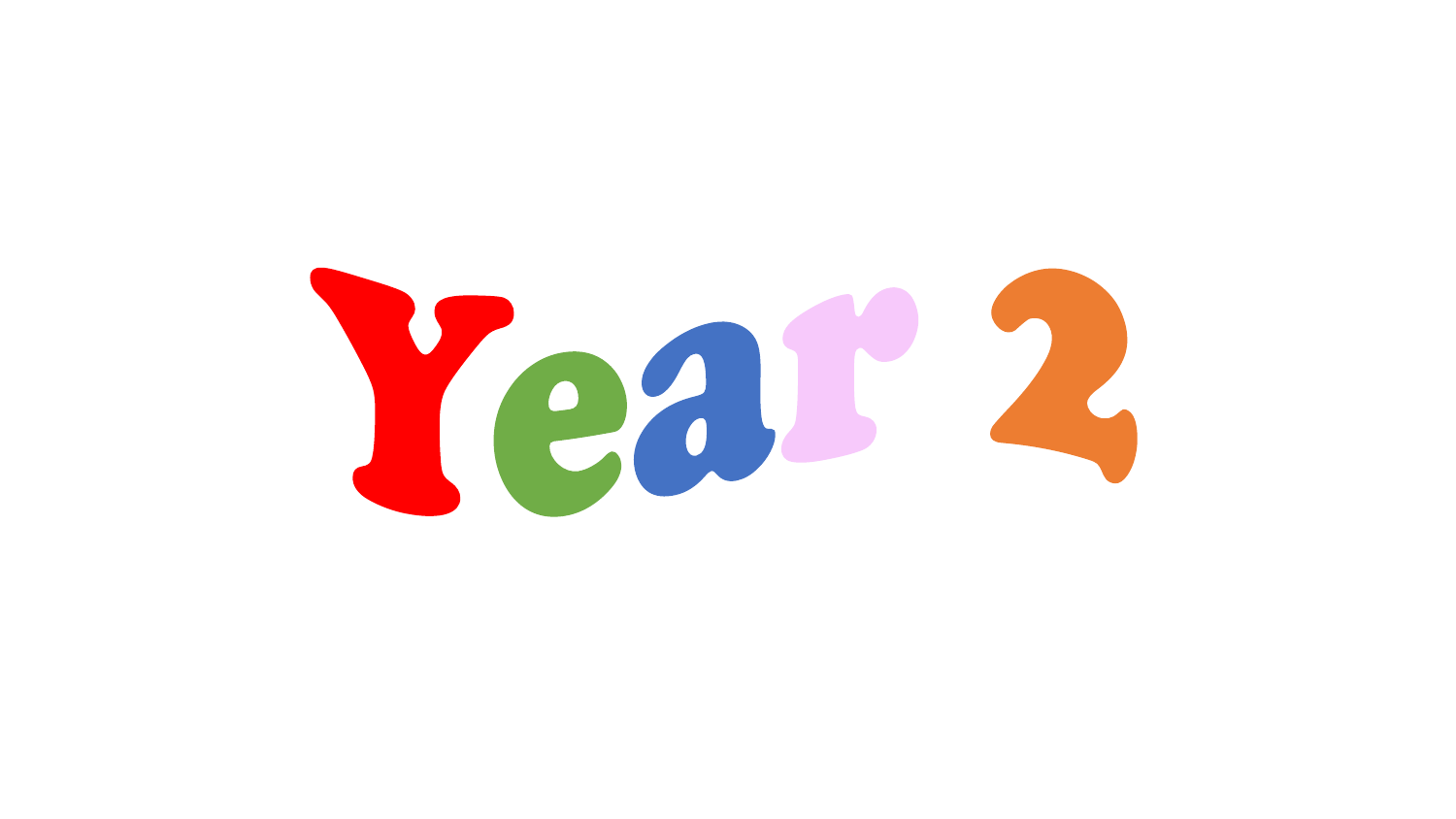In Maths this week year 2 having been learning how to subtract using the column method. Ryan completed both orange and red challenge without any support Wow! I am so amazed by your work.

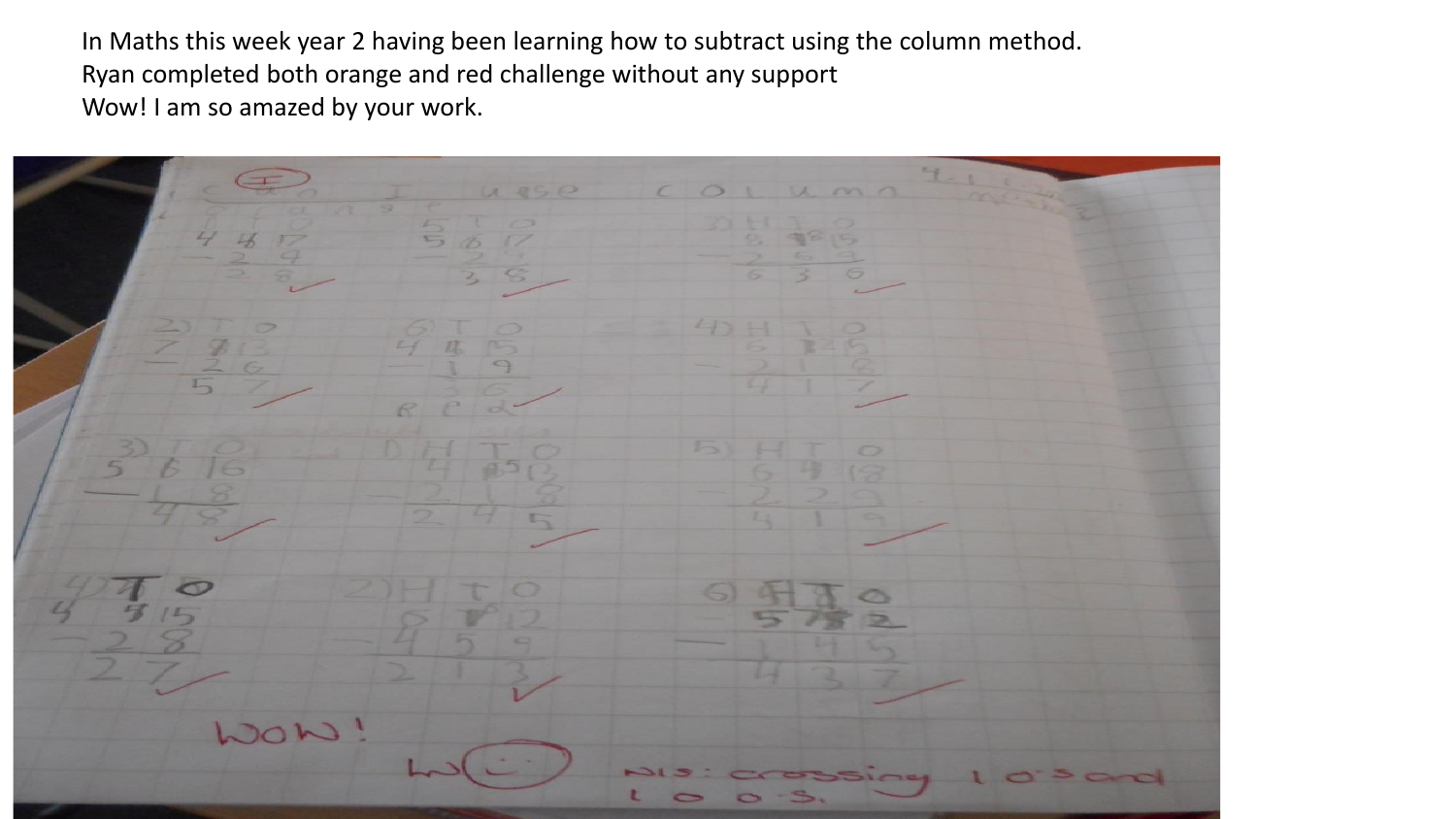

For English we watched a short film that has no speaking. The children had to use their imagination to predict what the characters were saying. Tehila had some very good ideas on what she thought the characters were saying.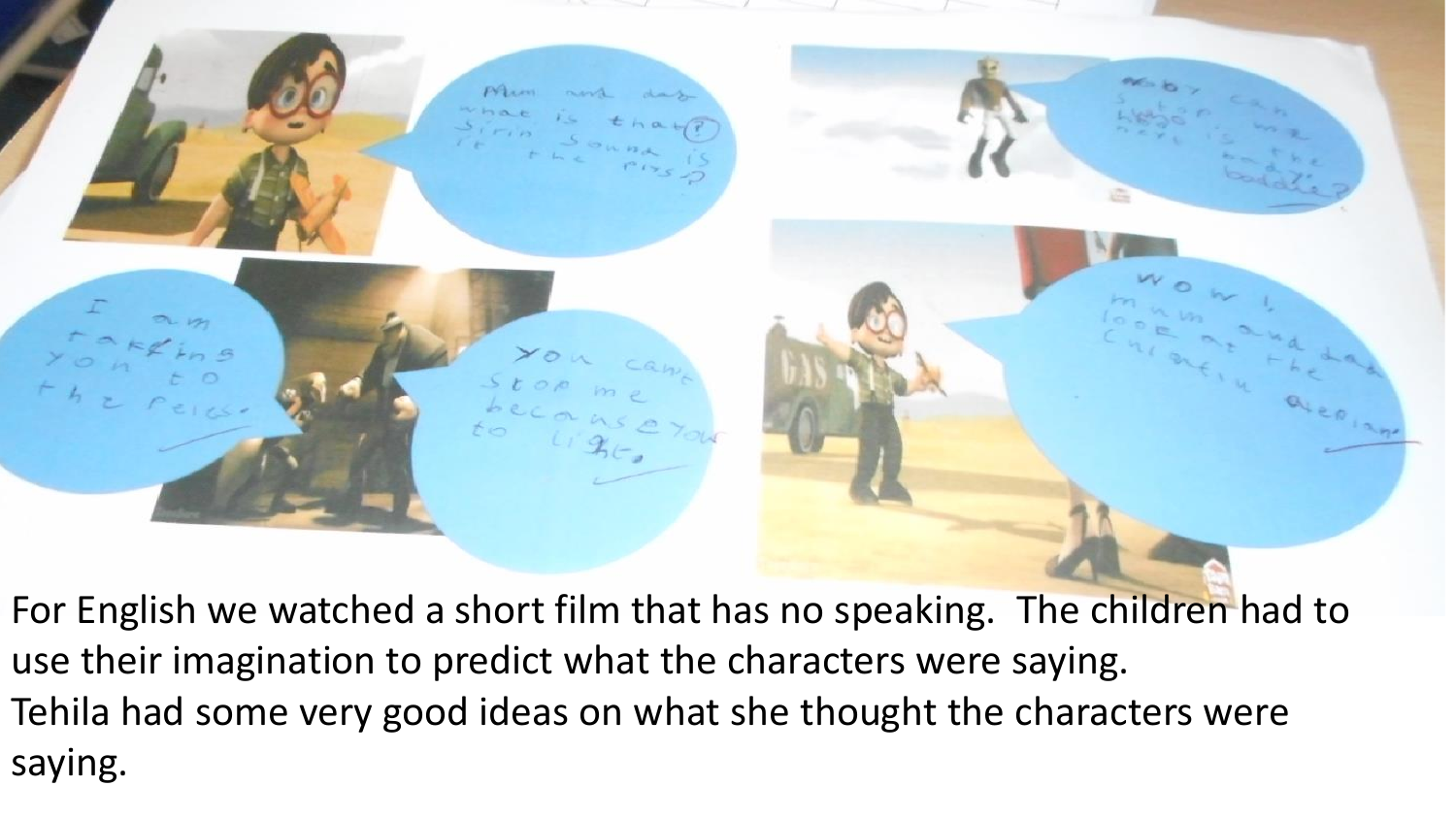

For our ECO afternoon, year 2 were looking at Global Warming. We spoke about how and why the earth is getting warmer. We completed an experiment on Green House Gases.

First we made our own green houses.